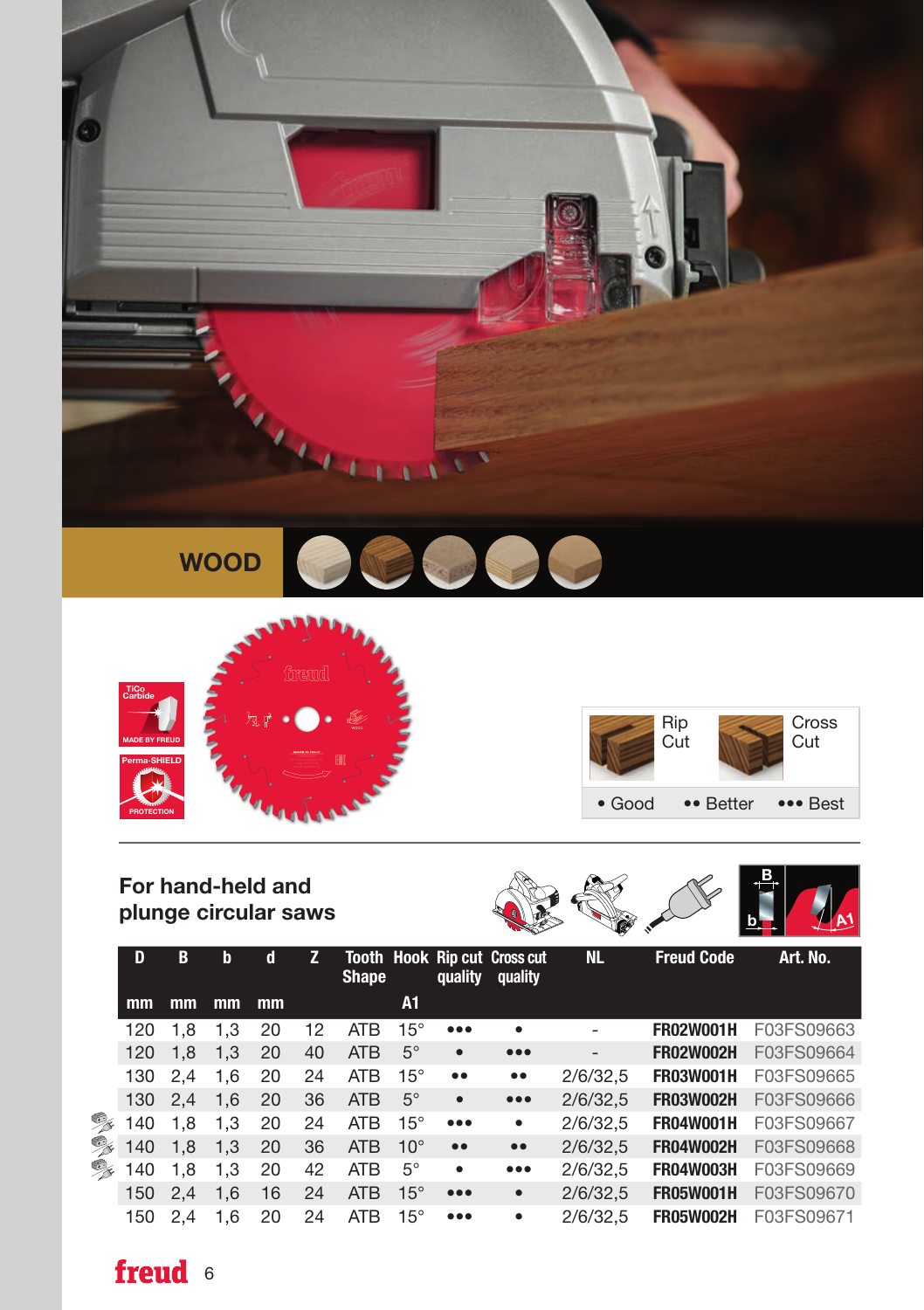|          | D          | $\, {\bf B}$ | $\mathbf b$ | $\mathbf d$ | Z        | <b>Shape</b>             |                            | quality                              | Tooth Hook Rip cut Cross cut<br>quality     | <b>NL</b>         | <b>Freud Code</b>                    | Art. No.                 |
|----------|------------|--------------|-------------|-------------|----------|--------------------------|----------------------------|--------------------------------------|---------------------------------------------|-------------------|--------------------------------------|--------------------------|
|          | mm         | mm           | mm          | mm          |          |                          | A1                         |                                      |                                             |                   |                                      |                          |
|          | 150        | 2,4          | 1,6         | 20          | 42       | ATB                      | $5^{\circ}$                | $\bullet$                            | $\bullet\bullet\bullet$                     | 2/6/32,5          | <b>FR05W003H</b>                     | F03FS09672               |
|          | 160        | 2,4          | 1,6         | 16          | 24       | <b>ATB</b>               | $15^{\circ}$               | $\bullet\bullet\bullet$              | $\bullet$                                   | 2/6/32,5          | <b>FR06W001H</b>                     | F03FS09673               |
|          | 160        | 2,4          | 1,6         | 16          | 48       | <b>ATB</b>               | $5^{\circ}$                | $\bullet$                            | $\bullet\bullet\bullet$                     | 2/6/32,5          | <b>FR06W002H</b>                     | F03FS09674               |
| °        | 160        | 1,8          | 1,3         | 20          | 24       | <b>ATB</b>               | $15^{\circ}$               | $\bullet\bullet\bullet$              | $\bullet$                                   | 2/6/32.5          | <b>FR06W003H</b>                     | F03FS09675               |
| °        | 160        | 1,8          | 1,3         | 20          | 36       | ATB                      | $10^{\circ}$               | $\bullet$                            | $\bullet$                                   | 2/6/32,5          | <b>FR06W004H</b>                     | F03FS09676               |
| °        | 160        | 1,8          | 1,3         | 20          | 48       | <b>ATB</b>               | $5^{\circ}$                | $\bullet$                            | $\bullet\bullet\bullet$                     | 2/6/32,5          | <b>FR06W005H</b>                     | F03FS09677               |
| X        | 160        | 2,2          | 1,6         | 20          | 24       | ATB                      | $15^{\circ}$               | $\bullet\bullet\bullet$              | ٠                                           | 2/6/32,5          | FR06W006H                            | F03FS09678               |
| °        | 160        | 2,2          | 1,6         | 20          | 36       | <b>ATB</b>               | $10^{\circ}$               | $\bullet\bullet$                     | $\bullet\bullet$                            | 2/6/32,5          | <b>FR06W007H</b>                     | F03FS09679               |
| °        | 160        | 2,2          | 1,6         | 20          | 48       | ATB                      | $5^{\circ}$                | $\bullet$                            | $\bullet\bullet\bullet$                     | 2/6/32,5          | <b>FR06W008H</b>                     | F03FS09680               |
|          | 160        | 2,4          | 1,6         | 20          | 24       | <b>ATB</b>               | $15^{\circ}$               | $\bullet\bullet\bullet$              | $\bullet$                                   | 2/6/32,5          | FR06W009H                            | F03FS09681               |
|          | 160        | 2,4          | 1,6         | 20          | 36       | <b>ATB</b>               | $10^{\circ}$               | $\bullet$                            | $\bullet$                                   | 2/6/32,5          | <b>FR06W010H</b>                     | F03FS09682               |
|          | 160        | 2,4          | 1,6         | 20          | 48       | <b>ATB</b>               | $5^{\circ}$                | $\bullet$                            | $\bullet\bullet\bullet$                     | 2/6/32,5          | <b>FR06W011H</b>                     | F03FS09683               |
|          | 160        | 2,4          | 1,6         | 30          | 24       | <b>ATB</b>               | $15^{\circ}$               | $\bullet\bullet\bullet$              | $\bullet$                                   | 2/6/42            | <b>FR06W012H</b>                     | F03FS09684               |
|          | 160        | 2,4          | 1,6         | 30          | 48       | <b>ATB</b>               | $5^\circ$                  | $\bullet$                            | $\bullet\bullet\bullet$                     | 2/6/42            | <b>FR06W013H</b>                     | F03FS09685               |
| °        | 165        | 1,7          | 1,3         | 20          | 12       | <b>ATB</b>               | $20^{\circ}$               | $\bullet\bullet\bullet$              | $\bullet$                                   |                   | FR07W009H                            | F03FS10040               |
| OX<br>OX | 165        | 1,7          | 1,3         | 20          | 24       | <b>ATB</b>               | $15^\circ$                 | $\bullet\bullet\bullet$              | $\bullet$                                   | $\overline{a}$    | <b>FR07W001H</b>                     | F03FS09686               |
|          | 165        | 1,7          | 1,3         | 20<br>20    | 40       | ATB                      | $18^\circ$<br>$15^{\circ}$ | $\bullet$<br>$\bullet\bullet\bullet$ | $\bullet\bullet\bullet$<br>$\bullet$        | 2/6/32,5          | <b>FR07W002H</b><br><b>FR07W003H</b> | F03FS09687               |
|          | 165        | 2,4          | 1,6         |             | 24<br>36 | <b>ATB</b>               | $10^{\circ}$               |                                      |                                             | 2/6/32.5          | <b>FR07W004H</b>                     | F03FS09688<br>F03FS09689 |
|          | 165<br>165 | 2,4<br>2,4   | 1,6<br>1,6  | 20<br>20    | 48       | <b>ATB</b><br><b>ATB</b> | $5^{\circ}$                | $\bullet\bullet$<br>$\bullet$        | $\bullet\bullet$<br>$\bullet\bullet\bullet$ | 2/6/32,5          | <b>FR07W005H</b>                     | F03FS09690               |
|          | 165        | 2,4          | 1,6         | 30          | 24       | <b>ATB</b>               | $15^{\circ}$               | $\bullet\bullet\bullet$              | ٠                                           | 2/7/42            | <b>FR07W006H</b>                     | F03FS09691               |
|          | 165        | 2,4          | 1,6         | 30          | 36       | <b>ATB</b>               | $10^{\circ}$               | $\bullet$                            | $\bullet$                                   | 2/7/42            | <b>FR07W007H</b>                     | F03FS09692               |
|          | 165        | 2,4          | 1,6         | 30          | 48       | <b>ATB</b>               | $5^{\circ}$                | $\bullet$                            | $\bullet\bullet\bullet$                     | 2/7/42            | <b>FR07W008H</b>                     | F03FS09693               |
|          | 170        | 2,4          | 1,6         | 30          | 40       | <b>ATB</b>               | $10^{\circ}$               | $\bullet$                            | $\bullet$                                   | 2/7/42            | <b>FR08W002H</b>                     | F03FS09695               |
|          | 180        | 2,4          | 1,6         | 20          | 24       | <b>ATB</b>               | $15^{\circ}$               | $\bullet\bullet\bullet$              | $\bullet$                                   | 2/6/32,5          | <b>FR09W001H</b>                     | F03FS09696               |
|          | 180        | 2,4          | 1,6         | 20          | 48       | <b>ATB</b>               | $5^{\circ}$                | $\bullet$                            | $\bullet$ $\bullet$                         | 2/6/32,5          | <b>FR09W002H</b>                     | F03FS09697               |
|          | 180        | 2,4          | 1,6         | 30          | 24       | <b>ATB</b>               | $15^{\circ}$               | $\bullet\bullet\bullet$              | $\bullet$                                   | 2/7/42            | FR09W003H                            | F03FS09698               |
|          | 180        | 2,4          | 1,6         | 30          | 48       | <b>ATB</b>               | $5^{\circ}$                | $\bullet$                            | $\bullet\bullet\bullet$                     | 2/7/42            | <b>FR09W004H</b>                     | F03FS09699               |
| °        | 182        | 1,7          | 1,3         | 19,05       | 30       | ATB                      | $15^{\circ}$               | $\bullet\bullet\bullet$              | $\bullet$                                   | $\overline{a}$    | <b>FR10W001H</b>                     | F03FS09700               |
| X        | 182        | 1,7          | 1,3         | 19,05       | 40       | <b>ATB</b>               | $15^{\circ}$               | $\bullet$                            | $\bullet$                                   | $\qquad \qquad -$ | <b>FR10W002H</b>                     | F03FS09701               |
| °        | 182        | 1,7          | 1,3         | 19,05       | 60       | ATB                      | $15^{\circ}$               | $\bullet$                            | $\bullet\bullet\bullet$                     | L,                | <b>FR10W003H</b>                     | F03FS09702               |
|          | 184        | 2,4          | 1,6         | 16          | 24       | <b>ATB</b>               | $15^{\circ}$               | $\bullet\bullet\bullet$              | $\bullet$                                   | 2/6/32,5          | <b>FR11W001H</b>                     | F03FS09703               |
|          | 184        | 2,4          | 1,6         | 16          | 40       | <b>ATB</b>               | $10^{\circ}$               | $\bullet$                            | $\bullet$                                   | 2/6/32,5          | <b>FR11W002H</b>                     | F03FS09704               |
|          | 184        | 2,4          | 1,6         | 30          | 24       | <b>ATB</b>               | $15^{\circ}$               | $\bullet\bullet\bullet$              | $\bullet$                                   | 2/7/42            | <b>FR11W007H</b>                     | F03FS09709               |
|          | 190        | 2,4          | 1,6         | 16          | 24       | ATB                      | $15^{\circ}$               | $\bullet\bullet\bullet$              | ٠                                           | 2/6/32,5          | <b>FR13W001H</b>                     | F03FS09712               |
|          | 190        | 2,4          | 1,6         | 16          | 48       | <b>ATB</b>               | $10^{\circ}$               | $\bullet$                            | $\bullet\bullet\bullet$                     | 2/6/32,5          | <b>FR13W002H</b>                     | F03FS09713               |
|          | 190        | 2,4          | 1,6         | 20          | 24       | ATB                      | $15^{\circ}$               | $\bullet\bullet\bullet$              | $\bullet$                                   | 2/6/32,5          | <b>FR13W003H</b>                     | F03FS09714               |
|          | 190        | 2,4          | 1,6         | 20          | 48       | <b>ATB</b>               | $10^{\circ}$               | $\bullet$                            | $\bullet\bullet\bullet$                     | 2/6/32,5          | <b>FR13W004H</b>                     | F03FS09715               |
|          | 190        | 2,4          | 1,6         | 20          | 56       | <b>ATB</b>               | $5^{\circ}$                | $\bullet$                            | $\bullet\bullet\bullet$                     | 2/6/32,5          | <b>FR13W005H</b>                     | F03FS09716               |
|          | 190        | 2,4          | 1,6         | 30          | 24       | <b>ATB</b>               | $15^{\circ}$               | $\bullet\bullet\bullet$              | $\bullet$                                   | 2/7/42            | <b>FR13W006H</b>                     | F03FS09717               |
|          | 190        | 2,4          | 1,6         | 30          | 40       | <b>ATB</b>               | $10^{\circ}$               | $\bullet\bullet$                     | $\bullet\bullet$                            | 2/7/42            | <b>FR13W007H</b>                     | F03FS09718               |
|          | 190        | 2,4          | 1,6         | 30          | 48       | <b>ATB</b>               | $10^{\circ}$               | $\bullet$                            | $\bullet\bullet\bullet$                     | 2/7/42            | <b>FR13W008H</b>                     | F03FS09719               |
|          | 190        | 2,4          | 1,6         | 30          | 56       | <b>ATB</b>               | $5^{\circ}$                | ٠                                    | $\bullet\bullet\bullet$                     | 2/7/42            | <b>FR13W009H</b>                     | F03FS09720               |
|          | 200        | 2,4          | 1,6         | 30          | 24       | <b>ATB</b>               | $15^\circ$                 | $\bullet\bullet\bullet$              | $\bullet$                                   | 2/7/42            | <b>FR14W001H</b>                     | F03FS09721               |
|          | 200        | 2,4          | 1,6         | 30          | 48       | <b>ATB</b>               | $10^{\circ}$               |                                      | $\bullet\bullet\bullet$                     | 2/7/42            | <b>FR14W002H</b>                     | F03FS09722               |
|          | 210        | 2,4          | 1,8         | 30          | 24       | ATB                      | $15^{\circ}$               | $\bullet\bullet\bullet$              | $\bullet$                                   | 2/7/42            | <b>FR15W003H</b>                     | F03FS09725               |
|          | 210        | 2,4          | 1,8         | 30          | 40       | <b>ATB</b>               | $15^{\circ}$               | $\bullet\,\bullet$                   | $\bullet\bullet$                            | 2/7/42            | <b>FR15W001H</b>                     | F03FS09723               |

## <sup>7</sup> freud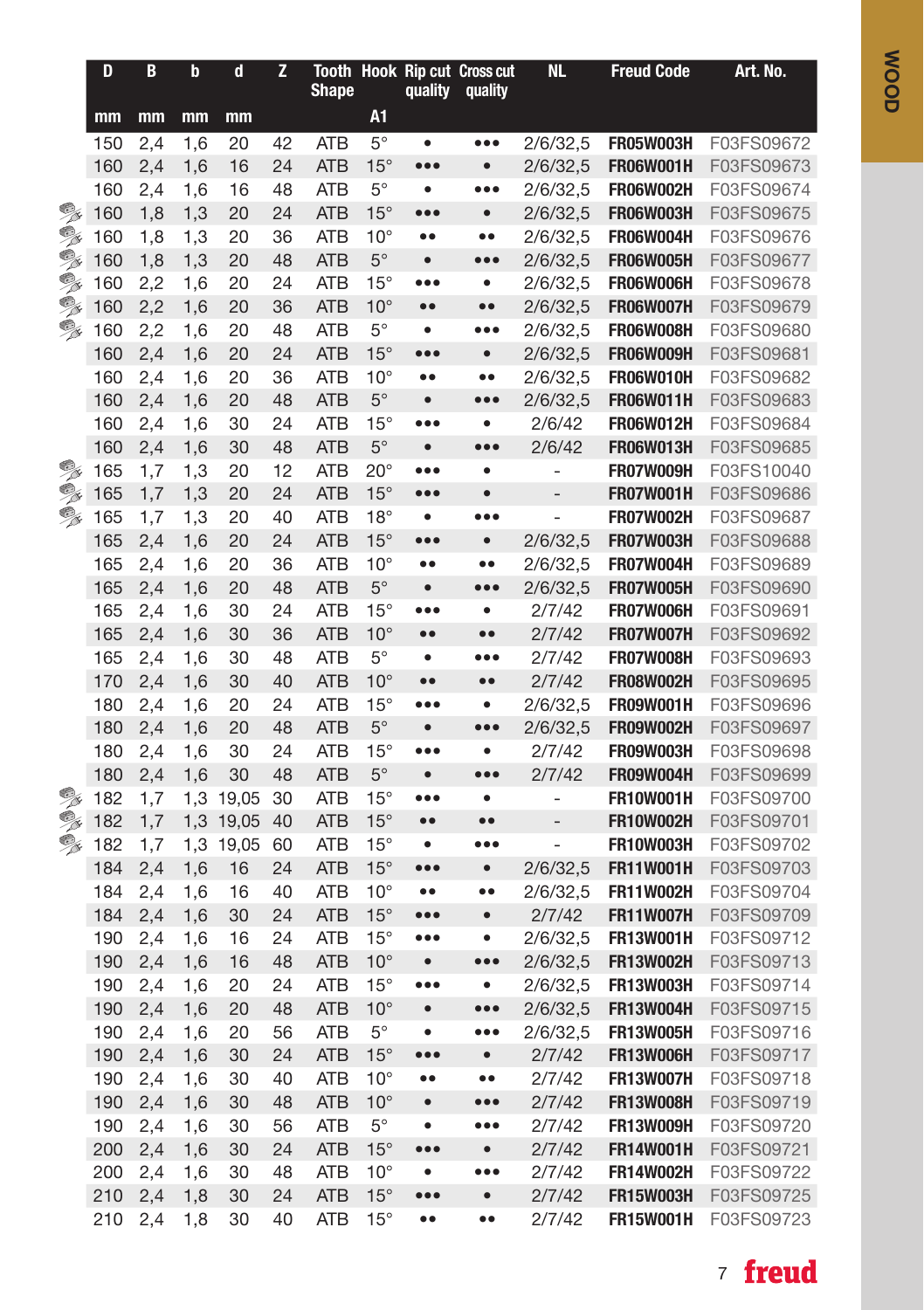| D   | B   | b   | d  | Z  | <b>Shape</b> |              | quality                   | <b>Tooth Hook Rip cut Cross cut</b><br>quality | <b>NL</b> | <b>Freud Code</b> | Art. No.   |
|-----|-----|-----|----|----|--------------|--------------|---------------------------|------------------------------------------------|-----------|-------------------|------------|
| mm  | mm  | mm  | mm |    |              | A1           |                           |                                                |           |                   |            |
| 210 | 2,4 | 1,8 | 30 | 48 | <b>ATB</b>   | $10^{\circ}$ | ٠                         | $\bullet\bullet\bullet$                        | 2/7/42    | <b>FR15W004H</b>  | F03FS09726 |
| 210 | 2,4 | 1.8 | 30 | 56 | <b>ATB</b>   | $5^\circ$    | $\bullet$                 | $\bullet\bullet\bullet$                        | 2/7/42    | <b>FR15W002H</b>  | F03FS09724 |
| 230 | 2,8 | 1,8 | 30 | 24 | <b>ATB</b>   | $15^{\circ}$ | $\bullet \bullet \bullet$ | $\bullet$                                      | 2/6/42    | <b>FR19W001H</b>  | F03FS09728 |
| 230 | 2,8 | 1,8 | 30 | 36 | <b>ATB</b>   | $15^{\circ}$ | $\bullet\bullet$          | $\bullet\bullet$                               | 2/7/42    | <b>FR19W002H</b>  | F03FS09729 |
| 230 | 2,8 | 1,8 | 30 | 48 | <b>ATB</b>   | $15^{\circ}$ | $\bullet\bullet$          | $\bullet$                                      | 2/7/42    | <b>FR19W003H</b>  | F03FS09730 |
| 235 | 2,8 | 1,8 | 30 | 24 | <b>ATB</b>   | $15^{\circ}$ | $\bullet\bullet\bullet$   | $\bullet$                                      | 2/6/42    | <b>FR20W003H</b>  | F03FS09733 |
| 235 | 2,8 | 1,8 | 30 | 36 | <b>ATB</b>   | $15^{\circ}$ | $\bullet\bullet$          | $\bullet$                                      | 2/7/42    | <b>FR20W004H</b>  | F03FS09734 |
| 235 | 2,8 | 1.8 | 30 | 48 | <b>ATB</b>   | $15^\circ$   | $\bullet\bullet$          | $\bullet\bullet$                               | 2/7/42    | <b>FR20W005H</b>  | F03FS09735 |
| 235 | 2,8 | 1.8 | 30 | 56 | <b>ATB</b>   | $10^{\circ}$ | $\bullet$                 | $\bullet\bullet\bullet$                        | 2/7/42    | <b>FR20W006H</b>  | F03FS09736 |
| 237 | 2,5 | 1.8 | 30 | 24 | <b>ATB</b>   | $15^\circ$   | $\bullet\bullet\bullet$   | $\bullet$                                      | 2/7/42    | <b>FR21W001H</b>  | F03FS09737 |
| 237 | 2,5 | 1,8 | 30 | 56 | <b>ATB</b>   | $10^{\circ}$ | $\bullet$                 | $\bullet\bullet\bullet$                        | 2/7/42    | <b>FR21W002H</b>  | F03FS09738 |
| 240 | 2,8 | 1.8 | 30 | 48 | <b>ATB</b>   | $15^{\circ}$ | $\bullet\bullet$          | $\bullet\bullet$                               | 2/7/42    | <b>FR22W001H</b>  | F03FS09739 |
| 270 | 2,8 | 1,8 | 30 | 60 | <b>ATB</b>   | $10^{\circ}$ | $\bullet\bullet$          | $\bullet$                                      | FT121     | <b>FR27W001H</b>  | F03FS09740 |
| 350 | 3,5 | 2,2 | 30 | 24 | <b>ATB</b>   | $20^{\circ}$ |                           | $\bullet$                                      | 2/7/42    | <b>FR32W001H</b>  | F03FS09742 |
| 355 | 3,0 | 2,2 | 30 | 60 | <b>ATB</b>   | $15^{\circ}$ | $\bullet\bullet\bullet$   | ٠                                              | FT121     | <b>FR33W001H</b>  | F03FS09743 |

FT121: 2/7/42 + 2/9/46 + 2/9,5/46,5 + 2/10/60

B

 $\mathbf{b}$   $\mathbf{a}$   $\mathbf{b}$ 



For cordless hand-held and plunge circular saws

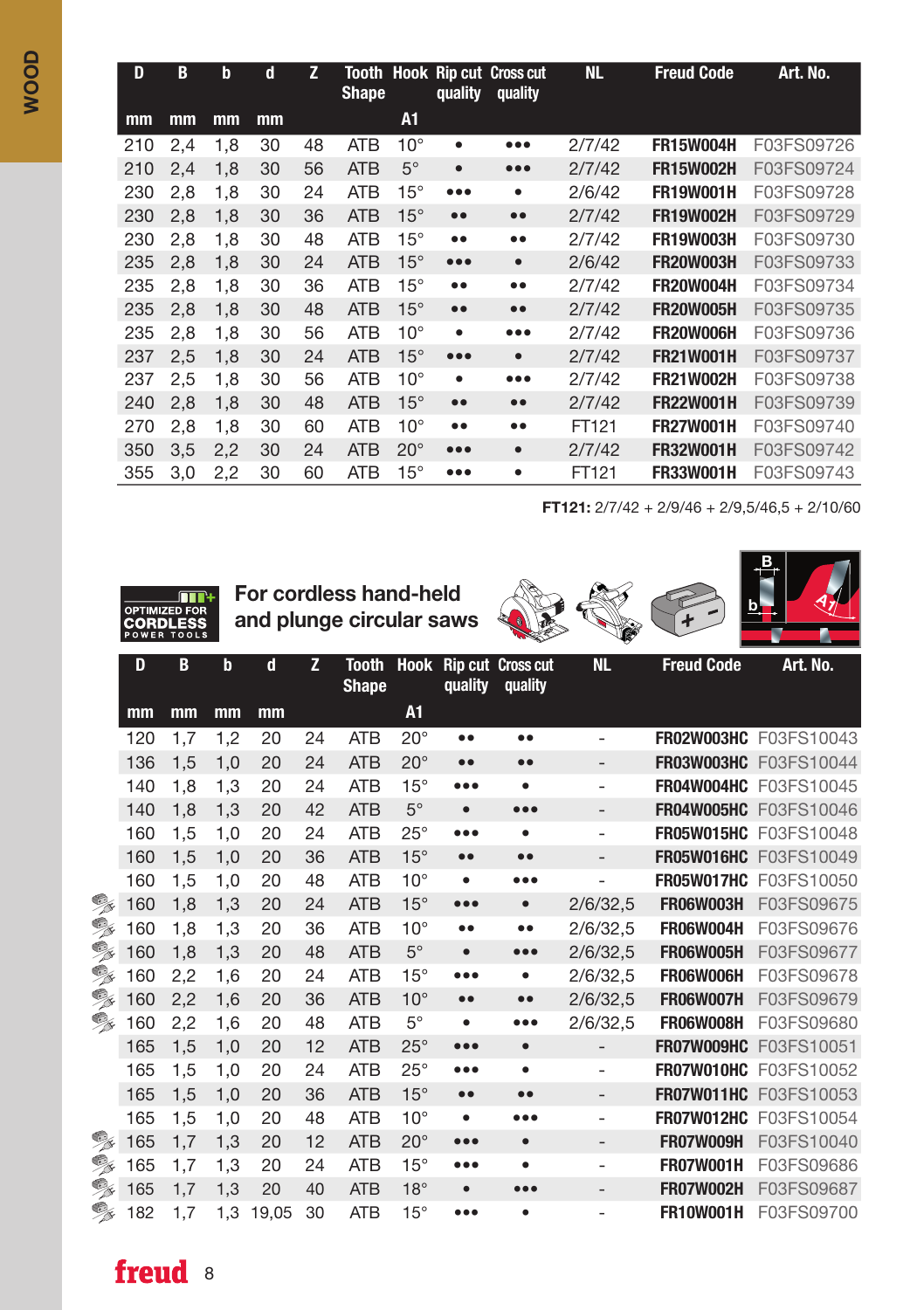|    | D   | B   | b   | d            |     | <b>Shape</b> |              | quality                 | Tooth Hook Rip cut Cross cut<br>quality | <b>NL</b>                | <b>Freud Code</b> | Art. No.                     |
|----|-----|-----|-----|--------------|-----|--------------|--------------|-------------------------|-----------------------------------------|--------------------------|-------------------|------------------------------|
|    | mm  | mm  | mm  | mm           |     |              | A1           |                         |                                         |                          |                   |                              |
| °  | 182 |     |     | 1,3 19,05    | -40 | <b>ATB</b>   | $15^\circ$   | $\bullet\bullet$        | $\bullet\bullet$                        | $\overline{\phantom{0}}$ |                   | <b>FR10W002H F03FS09701</b>  |
| °≈ | 182 | 1,7 |     | 1,3 19,05 60 |     | <b>ATB</b>   | $15^{\circ}$ | $\bullet$               | $\bullet\bullet\bullet$                 | -                        | FR10W003H         | F03FS09702                   |
|    | 184 | 1.6 | 1.0 | 20           | 24  | <b>ATB</b>   | $25^\circ$   | $\bullet\bullet\bullet$ | $\bullet$                               | -                        |                   | <b>FR11W010HC</b> F03FS10055 |
|    | 184 | 1.6 | 1.0 | 20           | 48  | <b>ATB</b>   | $10^{\circ}$ | $\bullet$               | $\bullet\bullet\bullet$                 | $\overline{\phantom{0}}$ |                   | <b>FR11W011HC</b> F03FS10056 |
|    | 190 | 1.5 | 1.0 | 30           | 18  | <b>ATB</b>   | $25^\circ$   | $\bullet\bullet\bullet$ | $\bullet$                               | -                        |                   | <b>FR13W010HC F03FS10057</b> |
|    | 190 | 1.5 | 1.0 | 30           | 24  | <b>ATB</b>   | $25^\circ$   | $\bullet\bullet\bullet$ | $\bullet$                               | -                        |                   | <b>FR13W011HC</b> F03FS10058 |
|    | 190 | 1.5 | 1.0 | 30           | 48  | <b>ATB</b>   | $15^\circ$   | $\bullet\bullet$        | $\bullet\bullet$                        | -                        |                   | <b>FR13W012HC</b> F03FS10059 |
|    | 190 | 1.5 | 1.0 | 30           | 60  | <b>ATB</b>   | $10^{\circ}$ | $\bullet$               | $\bullet\bullet\bullet$                 | -                        |                   | <b>FR13W013HC F03FS10060</b> |

### For miter saws



| D   | B   | $\mathbf b$ | d    | z  | Tooth<br><b>Shape</b> | <b>Hook</b> | <b>NL</b> | <b>Freud Code</b> | Art. No.   |
|-----|-----|-------------|------|----|-----------------------|-------------|-----------|-------------------|------------|
| mm  | mm  | mm          | mm   |    |                       | A1          |           |                   |            |
| 210 | 2,4 | 1,8         | 30   | 48 | <b>ATB</b>            | $-5^\circ$  | 2/7/42    | <b>FR15W001M</b>  | F03FS09747 |
| 216 | 2,4 | 1,8         | 25,4 | 48 | <b>ATB</b>            | $-5^\circ$  | 2/6/42    | <b>FR16W004M</b>  | F03FS09751 |
| 216 | 2,4 | 1,8         | 25,4 | 64 | <b>ATB</b>            | $-5^\circ$  | 2/6/42    | <b>FR16W005M</b>  | F03FS09752 |
| 216 | 2,4 | 1,8         | 30   | 24 | <b>ATB</b>            | $-5^\circ$  | 2/6/42    | <b>FR16W001M</b>  | F03FS09748 |
| 216 | 2,4 | 1,8         | 30   | 40 | <b>ATB</b>            | $-5^\circ$  | 2/7/42    | <b>FR16W002M</b>  | F03FS09749 |
| 216 | 2,4 | 1,8         | 30   | 48 | <b>ATB</b>            | $-5^\circ$  | 2/7/42    | <b>FR16W003M</b>  | F03FS09750 |
| 250 | 2,4 | 1,8         | 30   | 40 | <b>ATB</b>            | $-5^\circ$  | FT121     | <b>FR23W001M</b>  | F03FS09753 |
| 250 | 2,4 | 1,8         | 30   | 60 | <b>ATB</b>            | $-5^\circ$  | FT121     | <b>FR23W002M</b>  | F03FS09754 |
| 254 | 2,4 | 1,8         | 30   | 60 | <b>ATB</b>            | $-5^\circ$  | FT121     | <b>FR24W001M</b>  | F03FS09755 |
| 260 | 2,4 | 1,8         | 30   | 60 | <b>ATB</b>            | $-5^\circ$  | FT121     | <b>FR26W001M</b>  | F03FS09760 |
| 300 | 2,4 | 1,8         | 30   | 72 | <b>ATB</b>            | $-5^\circ$  | FT121     | <b>FR28W001M</b>  | F03FS09761 |
| 305 | 2,4 | 1,8         | 30   | 48 | <b>ATB</b>            | $-5^\circ$  | -         | <b>FR29W001M</b>  | F03FS09762 |
| 305 | 2,4 | 1,8         | 30   | 72 | <b>ATB</b>            | $-5^\circ$  | FT121     | <b>FR29W002M</b>  | F03FS09763 |
| 315 | 2,4 | 1,8         | 30   | 72 | <b>ATB</b>            | $-5^\circ$  | FT121     | <b>FR30W001M</b>  | F03FS09766 |

FT121: 2/7/42 + 2/9/46 + 2/9,5/46,5 + 2/10/60

| <b>OPTIMIZED FOR</b><br><b>CORDLESS</b><br><b>POWER TOOLS</b> | HH + |             |    |    | For cordless miter saws      |             |    | $\ddot{+}$        |            |
|---------------------------------------------------------------|------|-------------|----|----|------------------------------|-------------|----|-------------------|------------|
| D                                                             | B    | $\mathbf b$ | d  | z  | <b>Tooth</b><br><b>Shape</b> | <b>Hook</b> | NL | <b>Freud Code</b> | Art. No.   |
| mm                                                            | $mm$ | mm          | mm |    |                              | A1          |    |                   |            |
| 216                                                           | 1,7  | 1,2         | 30 | 24 | <b>ATB</b>                   | $5^{\circ}$ |    | <b>FR16W006MC</b> | F03FS10061 |
| 216                                                           | 1,7  | 1,2         | 30 | 48 | <b>ATB</b>                   | $5^{\circ}$ | -  | <b>FR16W007MC</b> | F03FS10062 |
| 250                                                           | 2,1  | 1,6         | 30 | 24 | <b>ATB</b>                   | $5^{\circ}$ | -  | <b>FR23W003MC</b> | F03FS10063 |
| 250                                                           | 2,1  | 1,6         | 30 | 48 | <b>ATB</b>                   | $5^{\circ}$ | -  | <b>FR23W004MC</b> | F03FS10064 |
| 305                                                           | 2,2  | 1,6         | 30 | 42 | <b>ATB</b>                   | $5^{\circ}$ | -  | <b>FR29W004MC</b> | F03FS10065 |
| 305                                                           | 2,2  | 1,6         | 30 | 60 | <b>ATB</b>                   | $5^\circ$   | -  | <b>FR29W005MC</b> | F03FS10066 |
| 305                                                           | 2,2  | 1,6         | 30 | 96 | <b>ATB</b>                   | $5^{\circ}$ | -  | <b>FR29W006MC</b> | F03FS10067 |



 $\overline{\mathbf{B}}$